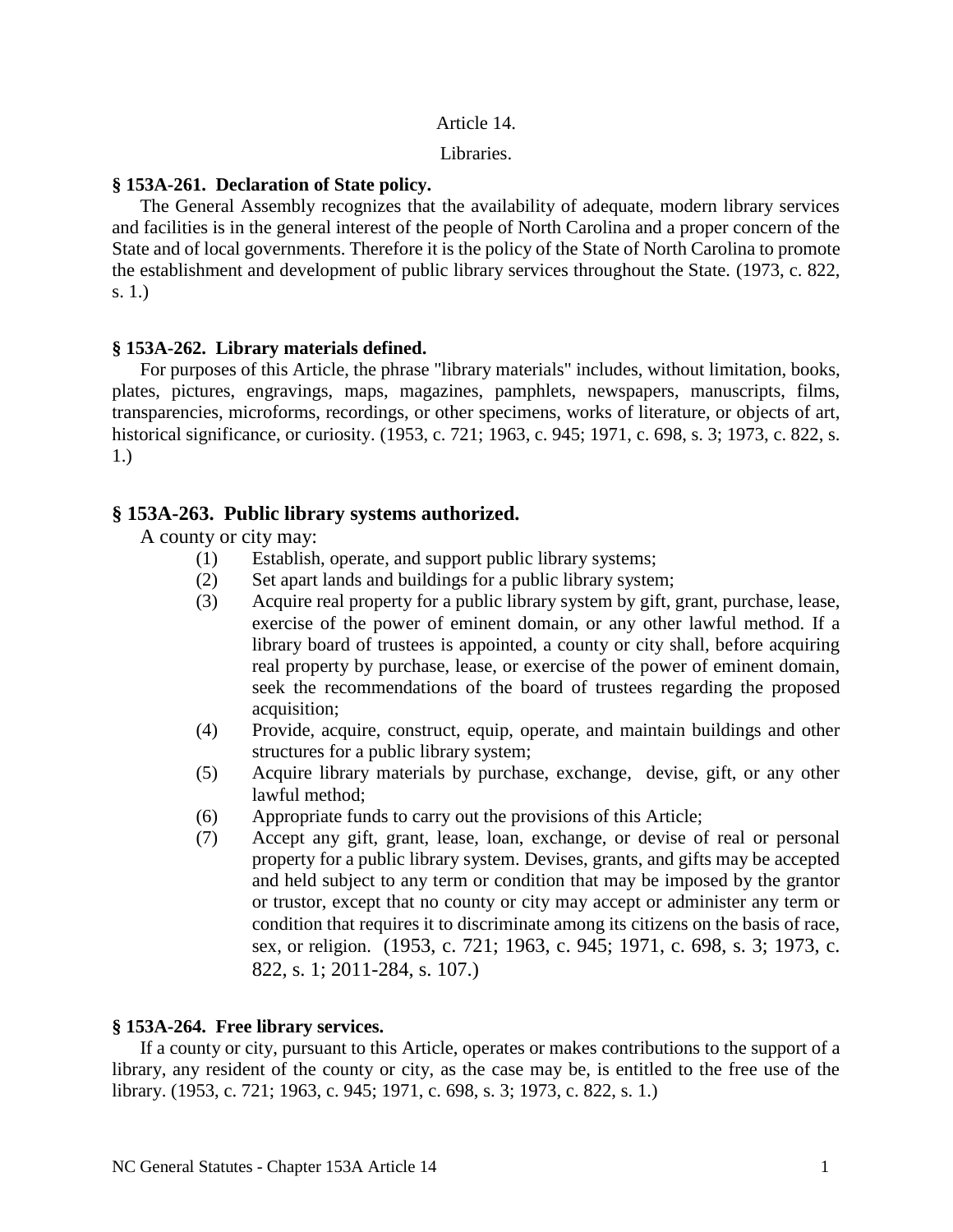## **§ 153A-265. Library board of trustees.**

The governing body of a county or city may appoint a library board of trustees. The governing body shall determine the number of members of the board of trustees (which may not be more than 12), the length of their terms, the manner of filling vacancies, and the amount, if any, of their compensation and allowances. The governing body may remove a trustee at any time for incapacity, unfitness, misconduct, or neglect of duty. (1953, c. 721; 1963, c. 945; 1971, c. 698, s. 1; 1973, c. 822, s. 1.)

## **§ 153A-266. Powers and duties of trustees.**

If a board of trustees is appointed, it shall elect a chairman and may elect other officers. The governing body may delegate to the board of trustees any of the following powers:

- (1) To formulate and adopt programs, policies, and regulations for the government of the library;
- (2) To make recommendations to the governing body concerning the construction and improvement of buildings and other structures for the library system;
- (3) To supervise and care for the facilities of the library system;
- (4) To appoint a chief librarian or director of library services and, with his advice, to appoint other employees of the library system. If some other body or official is to appoint the chief librarian or director of library services, to advise that body or official concerning that appointment;
- (5) To establish, a schedule of fines and charges for late return of, failure to return, damage to, and loss of library materials, and to take other measures to protect and regulate the use of such materials;
- (6) To participate in preparing the annual budget of the library system;
- (7) To extend the privileges and use of the library system to nonresidents of the county or city establishing or supporting the system, on any terms or conditions the board may prescribe.
- (8) To otherwise advise the board of commissioners on library matters.

The board of trustees shall make an annual report on the operations of the library to the governing body of the county or city and shall make an annual report to the Department of Natural and Cultural Resources as required by G.S. 125-5. If no board of trustees is established, the governing body shall make the annual report to the Department. (1953, c. 721; 1963, c. 945; 1969, c. 488; 1971, c. 698, s. 3; 1973, c. 476, s. 84; c. 822, s. 1; 2015-241, s. 14.30(s).)

## **§ 153A-267. Qualifications of chief librarian; library employees.**

(a) To be eligible for appointment and service as chief administrative officer of a library system (whether designated chief librarian, director of library services, or some other title), a person must have a professional librarian certificate issued by the Secretary of Natural and Cultural Resources, pursuant to G.S. 125-9, under regulations for certification of public librarian as established by the North Carolina Public Librarian Certification Commission pursuant to the provisions of G.S. 143B-67.